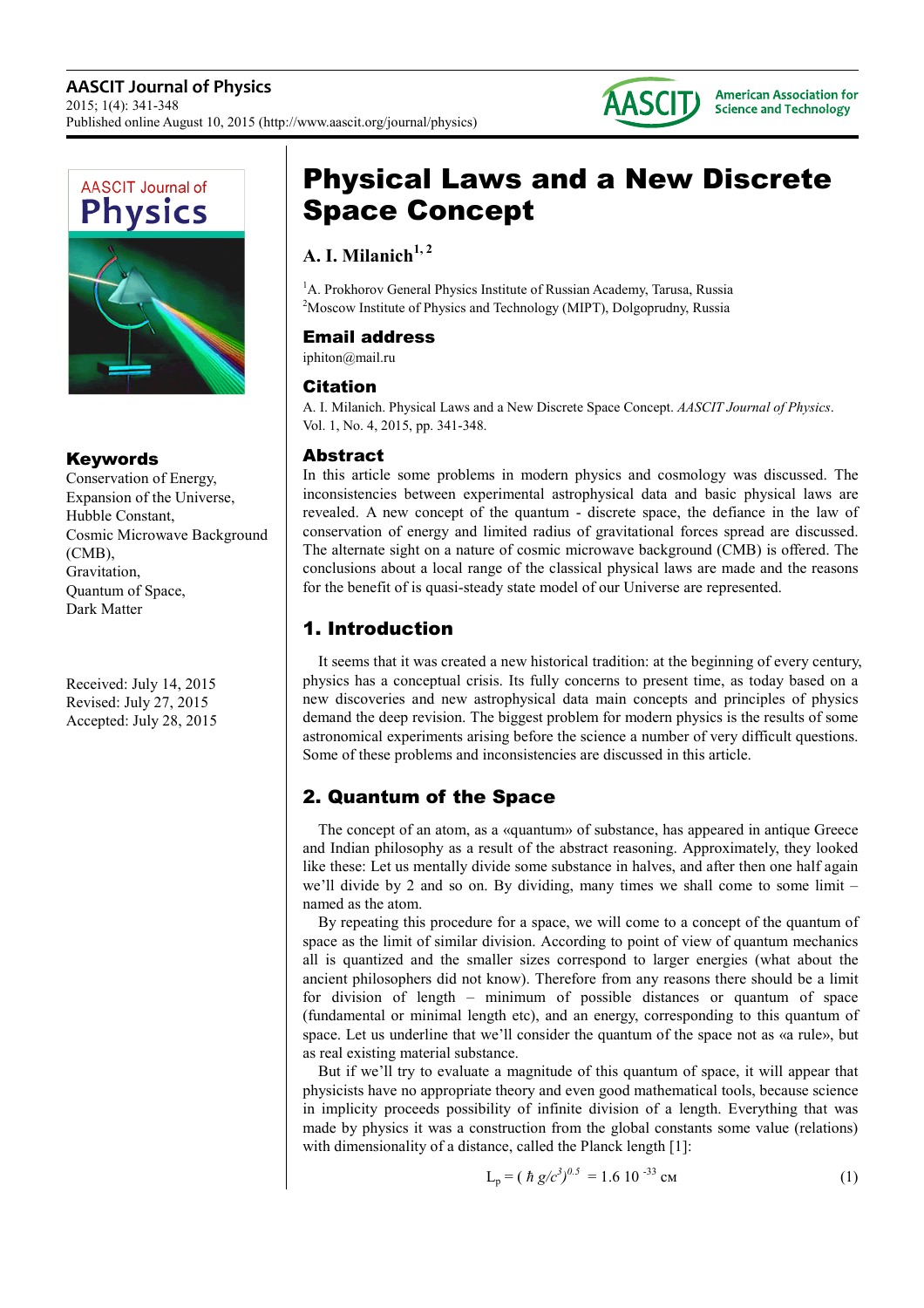where *c* is the speed of light in a vacuum, *g* is the gravitational constant, and *ħ* is the reduced Planck constant.

So small size (10<sup>-35</sup> m) conflicts to accumulated experience and common sense, as corresponds to very large (Planck) energy of the order  $\sim 10^9$  J or the Planck mass of  $\sim 2 \, 10^{-8}$  kg [1], though the periodic table of elements (Mendeleev's table) is limited by essentially smaller masses. If such large energy or masses really exist, it will be difficult not see them, but experimental nuclear physics does not register any similar phenomena.

This contradiction was resolved in unexpected manner. The observations of  $y$  - sources in Universe sometimes give rather strange results. In September 16 2008 year was observed  $y$  - flash (at a distance 10 billions of light years – was estimated by its red shift), and  $y - rays$  with energy more than 100 MeV have delayed for 4,5 seconds from the  $y - rays$ with energy 20 KeV - 2 MeV [2]. Let's keep without any analysis represented in the same work [2] not quite convincing explanation of this delay and consider an experimental result.

Character of delay corresponds to a concept of normal dispersion in optics (bigger refractive index for more «violet» photons). By assuming existence of dispersion for distribution of photons in vacuum as optical media, it is possible to use a well-known dependence for a refractive index [3]:

$$
n^2 = 1 + const/(1 - x^2)
$$
 (2)

where  $x = \lambda_0 / \lambda$ ,  $\lambda_0$  - is some oscillator's length (i.e. length of quantum of space) and  $\lambda$  – is a wavelength of radiation.

From the value of delay 4,5 s and a distance 10 billions light years we can receive an estimation for  $\lambda_0 \sim 10^{-20}$  cm [4] if the constant in the formula (2) not differs from unit too much. Such little sizes for  $\lambda_0$  do not make another possibility for interpretation  $\lambda_0$  as the unit of space's quantum structure, because physics does not know any other so small objects. So, this is numerical value for length of space's quantum and it is a good result, because it removes number of old problems (the large Planck energy, «zero» vacuum oscillations, de Broglie waves etc.).

However, proposed concept creates new problems. For example, now speed of light though is maximal, however depends on frequency of photons. Therefore main statement of a special theory of relativity (STR) about the maximalist speed of light requires clarification about the wavelength of a signal (maximum velocity have photons with «zero» frequency) and it is necessary take into account duration of a signal, its spectrum etc. The clarification about the velocity of the signals was published, for example, in article [5] independently to a concept of light dispersion in vacuum represented here.

The concept of the quantum-discrete nature of the space need to supplement by at least four postulates that: 1. a substance and space are interconnected, the substance is an integrated part of space and «boundary» (boundary condition) for its quantums; 2. «rotating» for quantum of spaces is

possible and that is a minimal time – a quantum of time; 3. it is possible creation (or «birth») of new quantum of spaces. Probably, the losses (or «death») of quantum also exists, but a rate of creation should exceed a rate of losses for quantums. We will understand later why it is necessary; 4. Quantum of space is really existing object, instead of some «rules» in physics, for example, that the smaller sizes are possible, but it is forbidden etc.

It is similar as to return to early concept about the Cartesian ether, when a certain medium (ether) fills in all space, and the substance is a certain modification of ether. However, without division of substances on a light, ground etc. By the way, in modern models of loop quantum gravity was used a unity of space and substance too.

Let's name this «construction» of space the discrete model. Thus, the space (vacuum) consists from array of fixed size quantums of spaces wich are «touching» one another or a substance. In such space any atoms, the photons etc. are only «dislocations» and heterogeneities among the quantums.

In this discrete space model, the movement of any matter (not only photons) is impossible «outside» the space; many physical parameters (for example, matter wave) receive a «geometrical» sense here etc. But it is not classical ether, because it is impossible a penetration of an ether in a substance. Now space and substance (energy) are strictly interconnected and ether is not only some medium for propagation of photons. Because quantum of space with the listed properties is only the working hypothesis we shall not go deep into its properties without enough experimental results. Therefore, it is no reasons for detailing nature or construction of space's quantum, or to describe a full list of laws for boundary conditions.

Let's only say, that the represented quantum approach allow assuming existence of certain proportion between numbers of space's quantums in the Universe and denseness of matter (i.e. number of «dislocations»). It is similarity to usual crystals where impossible to make big ideal crystals without any dislocations.

Also the proposed model of discrete space possible to explain: a transmutation of partiсles and energy, wave– particle duality, Heisenberg's uncertainty principle, annihilation, mechanical movement with a constant velocity etc. So, the movement of any material objects in such space corresponds to coordinated modification of space's structure near to object's atoms and the laws of kinematics obtain some «geometrical» sense too. Now in Zeno's paradoxes we understand in what differs a fixed arrow from the same flying arrow (difference is in a structure of space surrounding arrows). But the main result is that it is possible to measure a distance in absolute values now simply counting to an amount of quantums between points.

The model of discrete spaces has experimentally observable conclusions, namely, the upper limit for energy of ɣ - rays (ɣ – photons). Hence 1: *Photon's energy can not exceed ~ 0, 5-1 PeV (~ 10<sup>15</sup> eV)* and it is possible to check up. So, the photons of bigger energy are impossible in nature as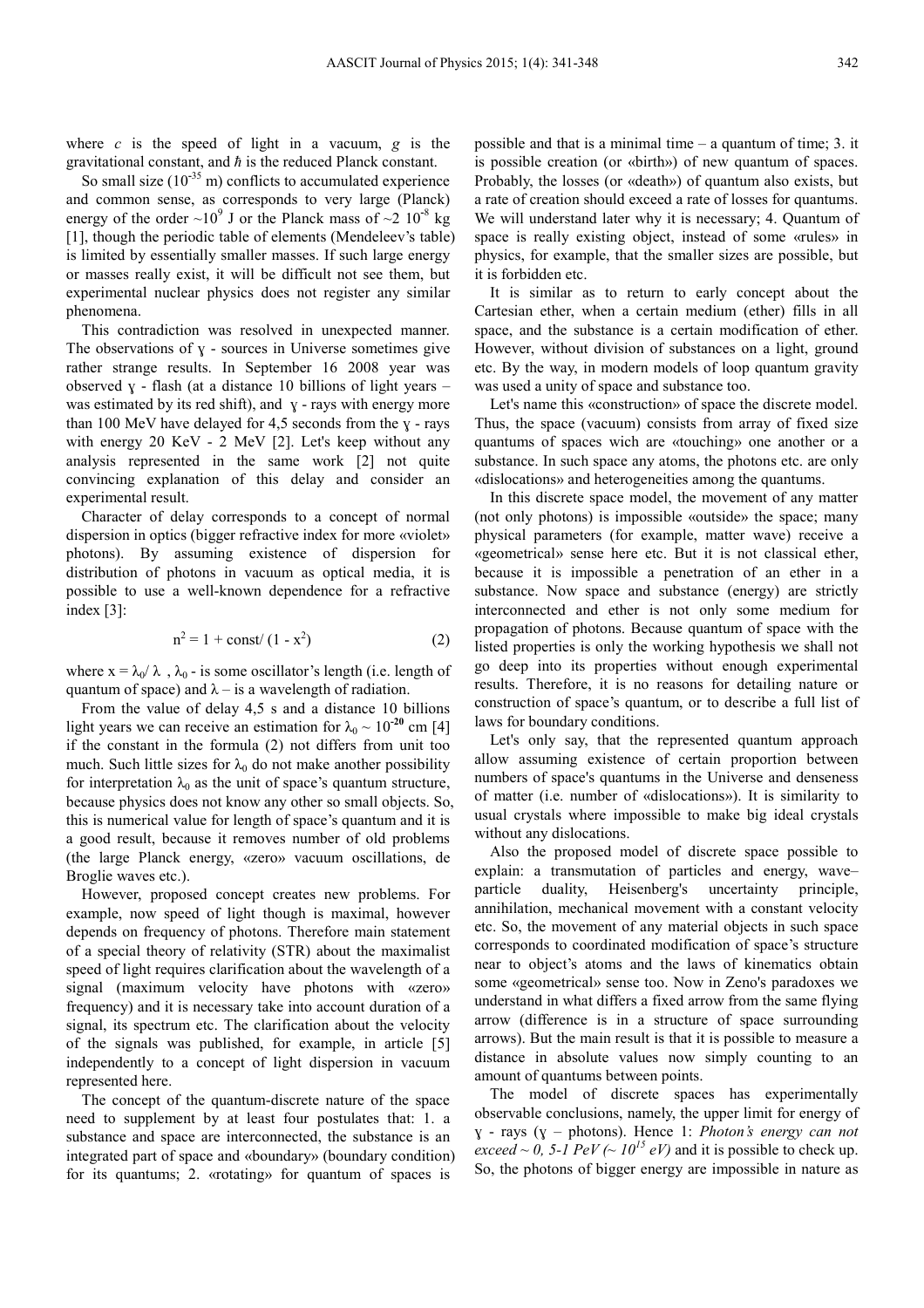the photon consists from several space's quantums (photon has different properties and one quantum can not supply a different polarization and other). Let us underline, that modern physics have no similar restriction for a radiation, but it does not worse to search  $y - rays$  with energy 100 PeV as proposed in article [6].

## 3. Expanding Universe and Lunar Laser Ranging

Still recently, it was possible to explain the Hubble's law (extension of the Universe) not only by deleting of stars and galaxies from us, but for example, by «tired light» [7] when the part of photon's energy loses at its long way in a space. An opinion exist that Hubble supposed such treatment of the red shift. But decisive argument for a point of view of expansion of the Universe were experiments on direct measurements of Hubble's constant by methods Lunar laser ranging (Moon deleting on 3,8 cm per year) and good coincidence of the constant 96,6 kms/s/Mpc (based on laser's results) [8] with conventional today value 67 kms/s/Mpc.

From the experimenter point of view the Moon is the most ideal object for laser ranging, because an influence of a solar wind reduced by a huge mass of the Moon and its periodic movement both on and against the direction of the solar wind. In addition, the Moon has not own magnetic field, one side is constantly turned to the Earth by it and so on. It is important to underline too, that for lunar ranging there are no number of traditional sources of experimental errors, for example, red shift in gravitational fields [9] or usual Doppler shift.

By the way, about deleting of the Moon was known many years ago based on results of long-term astronomical observations and this deleting have determined more precisely -  $3,82 \pm 0,07$  cm/years [10]. However, before now a phenomenon of deleting of the Moon explained by «tidal acceleration», though such explanation is doubtful, has an essentially qualitative character, and cannot be confirmed by authentic calculations. For example, this model neglects influence of continents of America and Africa on movement ocean's waves, but assumes some «displacement» (adjustment element) for maximum of tidal waves, what is impossible to calculate or even to evaluate. Really, the explanation of deleting of the Moon by tidal acceleration is primary based on conservation laws, as well as many years ago the diminution in time of Hubble's constant [11] in Friedmann's model of Universe was necessary for conservation of energy.

Unfortunately, today there is no possibility to compare results for laser ranging the Moon with any other space objects. For example, the expected increase in average radius of the Earth orbit with the same Hubble constant will be approximately 10-15 m per year what corresponds to lengthening of duration the year on 2-3 ms. But the Earth and the Sun are forming much more complicated orbital movement [12]. Besides the Sun and the Earth have there own magnetic fields, on Earth's orbit is influenced other

planets, for example, Jove etc. As a result the Earth's orbit in a solar system have significant oscillations (experiments fixes changes in the Earth's orbit up to hundreds km) and hence it is difficult to divide influence of various factors on duration of Earth's year and even to evaluate reliability of different experimental results.

Probably it is necessary take into account additional modification of space's structure in gravitational fields of the Sun, because the gravitational lenses are observed in space and the gravitational distortion of local space properties can influence on a local velocity of the Universe expanding. Lunar laser ranging happens in gravitational field, instead of absolutely blank space and it may change the Hubble constant, but this supposition requires experimental checking.

To remove these problems and to receive biunique answers we require new, direct experiments with special satellites, or super precise measurements of distances, for example, between the Earth and Mars or other space objects.

## 4. Crisis in Physics and Expanding Universe

By accepting the fact of expanding our Universe, it is necessary to accept that all modern cosmological models are extremely mathematical models and in its background have no reliable experiments, except the fact of Universe expansion. Moreover, it is impossible to consider physically as authentic a carried out outcome an extrapolation of results the mathematical model on 13,7 billions years ago up to a moment of «big bang» both with «research» ns and seconds after blast moment. Furthermore, the theory of big bang is not the unique cosmological theory. The quasi-steady state model of expanding Universe [13] with continuously created matter deserves attention and though it is not ideal (because it includes a number of results not supported by experiments), but logically and sequentially explains majority of the cosmological phenomena (a cosmic microwave background radiation too).

Let us no compare or evaluate reliability and validity of different cosmological models, but based on an example of «dark matter» we will show some common problems in modern cosmology. For example, when someone say that the dark matter is necessary for explanation the movement of galaxies caused by a deficit of gravitational forces or for explanation of movement the photons in space (for gravitational lens). I can object: probably, other physical laws [14] or other models you need instead of a dark matter. Not quite correctly and thoughtlessly, to distribute the gravitational laws valid inside a solar system on essentially large scales.

Accounting of a gravitational lens [15] disregarding distributions (which we do not know) of interstellar gases (located near to galaxies), cause a doupt. The inhomogeneous gas lens or halo effect better explains existence of several repeating images, than the more homogeneous gravitational lens. Probable, in a real life both phenomena of lenses take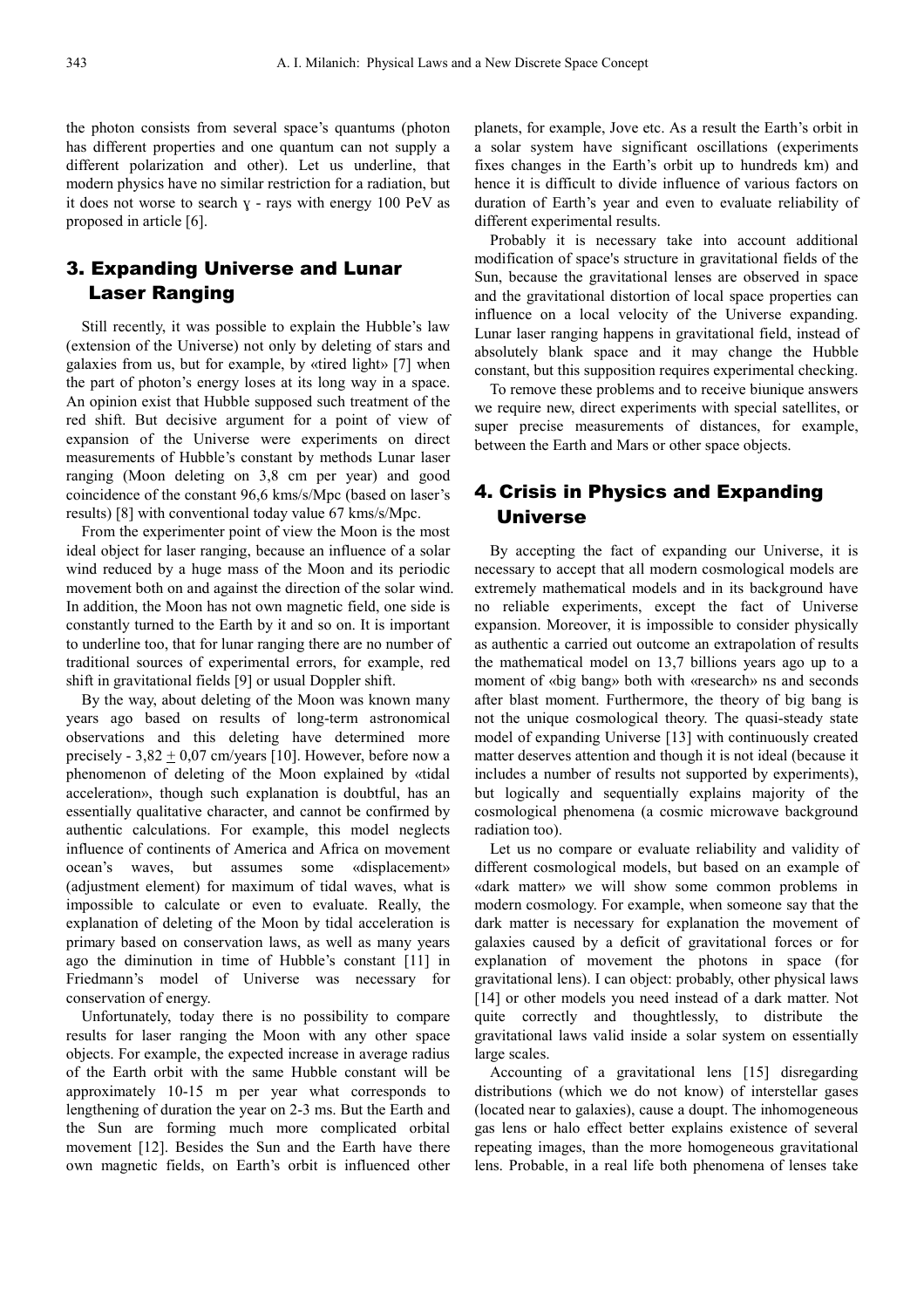place. Therefore, it is impossible exactly to consider unequivocal correspondence of lens's effect with a gravitation lens only and with dark matter.

In earliest articles [16] a fast rotation of stars on a periphery of galaxies was explained as a discordance of an observable mass to Kepler orbits and was said about necessity updating Newton's gravitational laws [17] and only. For example, by changing a mass distribution or by adding invisible dust and gas it is possible to correct any movement. Also it is necessary take into account a phenomenon of expansion of the Universe that did not make in the old models.

In addition, it is not attract an attention today to a fact, that a dark matter concept assumes existence of certain hypothetical particles (WIMPs), but its existence contradicts to classical concepts of nuclear physics [14] and it is something like a «caloric» theory for 21 centuries. Something not detectable «exists» and was used, as caloric used for constructing of thermal machines before. Therefore, there are no reasons to refuse the nuclear physics (confirmed by numerous experiments) in favor to something experimentally not detected yet. Fortunately, such point of view begins to find more and more support now.

What we know exactly, what is confirmed by experiment and does not cause doupts? By discarding different cosmological models and by returning to «ground», it is possible to approve in a first approximation that all objects in Universe are deleted from each other with a velocity v (km/s)) proportional to a distance D (in Mpc - megaparsecs) between objects, with isotropic factor H, where H names the Hubble's constant:

$$
v = HD
$$
 (3)

Within the framework of the concept of the quantum structure of the space, increased distance simply means increasing number of quantums. Therefore, in the Universe spontaneously generated new space's quantum with a probability proportional to their total number (hence volume). Under what conditions, why and how the creation (or loss) of quantums were happen - we do not know and consequently not discuss. May be the probability of creation is proportional to a density of matter, instead of a volume (denseness and volume are indirectly incorporated).

It is impossible to recognize valid the supposition of Friedmann model that a substance homogeneously filled in the Universe [11], because experimentally observed sharp localization of masses in galaxies and stars. Therefore, it is difficult to consider as correct an approximation of a homogeneous mass distribution in the Universe already on scales of a galaxy.

By deciding the equation (3) with an initial velocity,  $v_0$  we shall receive a solution for R from time t with fixed Hubble's constant:

$$
R = R_0 \exp(Ht) + v_0 t \tag{4}
$$

It means, that the Universe is exponentially expands in

time with a growing velocity (correspondence to dark energy) and it have confirmed by the last experiments. Formally, the solution (4) was obtained with negligible gravitational interaction and in former cosmological models corresponds to a small density of substance.

The solution (4) has a property of an additivity for R, i.e. the law of the expansion is correct for  $R = R_1 + R_2$  and other useful properties, but for physics this law is the catastrophe, because has disappeared a time invariance and was changed some symmetries!

So, it is well known that according to the Emmy Noether theorem [18] «homogeneities» in time correspond to a law of conservation of energy. But, in expanding Universe the velocity will increase by itself, the impulse is not saved, as the moment [19] is not saved too! Moreover, the concept of numerous Newton's inertial frame of reference has disappeared! All frames of reference connected to material objects move from each other let with small, but an acceleration. Therefore, all our physical laws are correct only on small distances, where it is possible to neglect the contribution of the expansion of our Universe! Hence 2: So, *the physical laws have a local character* now and are executed as more precise, as a region of space is less! In next parts, we shall evaluate an «error» for a conservation of energy law.

It is strangely enough, but the existence of special an observational frame of reference is already an experimental fact. An observational frame of reference «was attached» to cosmic microwave background.

Let us evaluate how the law of conservation of energy infringed for deleting Moon. From a an attraction force F between the Moon and the Earth and displacement  $\sim$  3.8 cm per year (T - time) by substituting well known value for an average gravitational force between them, we shall receive an evaluation for a power  $W = Fa/T \sim 120{\text -}240$  GW [19]. There are indicated the lower and upper values: minimum - 120 GW corresponds to approximation of conservation of angular momentum, maximum - 240 GW without this conservation. In real life it has an intermediate case and the conservation laws are infringed, but partially. When accuracy in lunar laser ranging will be several millimeters, we will may experimentally see this proportion.

This value of power is comparable with consumption electricity by Russia and it necessary to compare with tidal's power. However, before clarifications of the Earth model is necessary to do.

The Earth has a complicated structure (the crust of the Earth, the mantle and the Earth's core), but tidal acceleration having immediately influence only on movable terrestrial crust and acts slowing down rotations of not all Earth (other factors periodically cause acceleration of rotation), but namely its crust. Let us underline that it is impossible to explain experimentally observable acceleration in rotation of terrestrial crust [20] by tidal effects. Moreover, within the framework of conservation laws, the acceleration of rotation of the Earth up to the same duration of a day should corresponds to decrease a distance between the Moon and the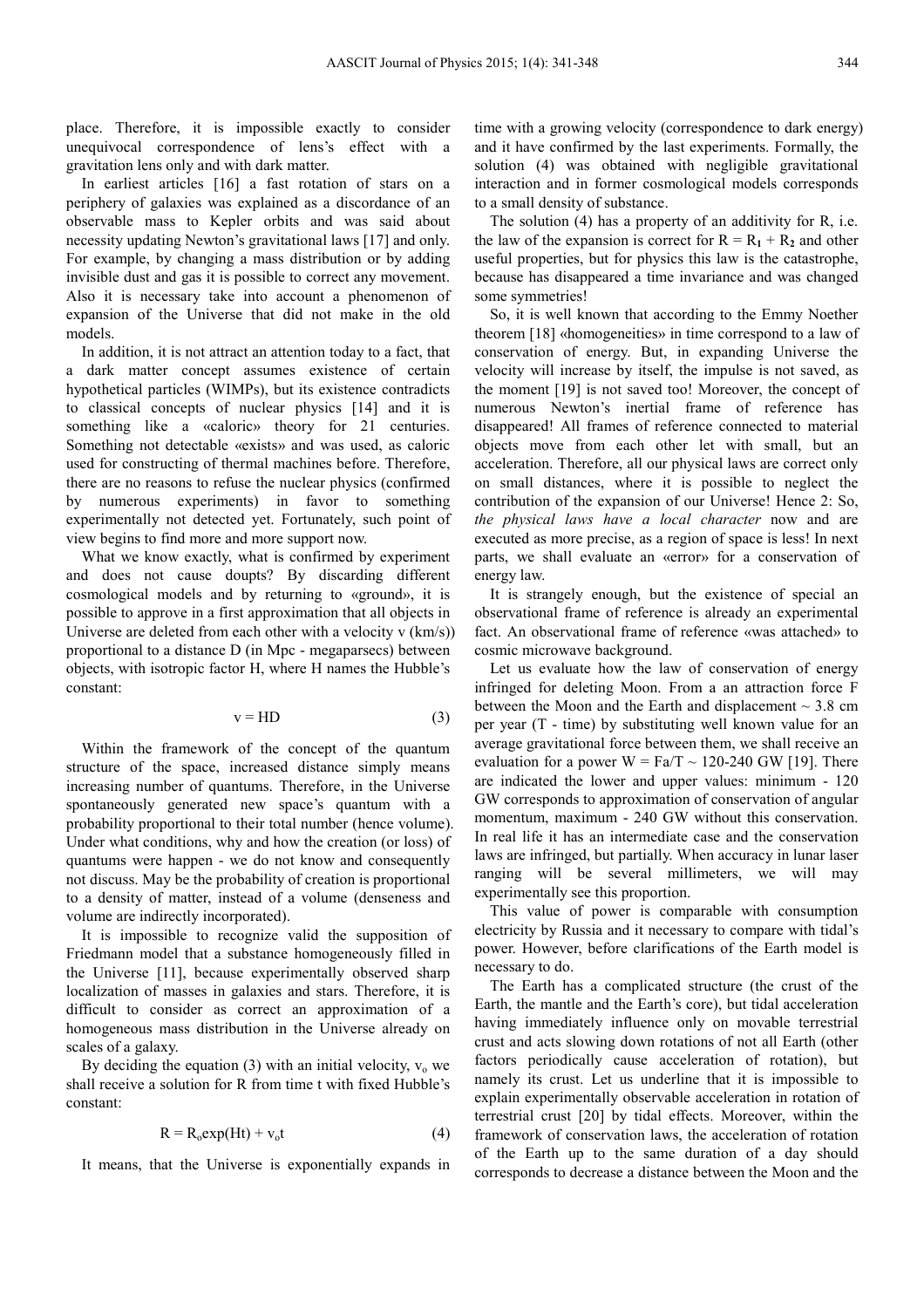Earth exactly on the same several centimeters, but it does not observe. Therefore, such acceleration in rotation of the Earth is additional argument for separate movement of the crust of the Earth in respect to the mantle and the Earth's core

So, for estimations let us separate movement of solid Earth's crust and «liquid» mantle etc. The transfer of impulse and energy from Earth's crust to Earth's mantle and core is longer, «viscous» process and it is possible to neglect this. Therefore, we shall consider that tidal waves influence only on the crust, when Earth's mantle and core save there steady parameters of rotation in period of hundreds years.

The significant part of tidal energy passes in thermal energy because of friction, but the part of energy can be transmitted to the Moon, as to a subsystem connected by internal forces. Let us evaluate losses of a tidal power based on slowing down of terrestrial crust rotation. In internet it is possible to find: a mass terrestrial crust M - 0,473 % from mass of the Earth or 2,8  $10^{22}$  kg, radius of the Earth  $\sim 6371$ km, and frequency of rotation the Earth ω is easy to calculate. We know that in 100 years period the duration of day is increased on about 1,7 ms [21] and it is possible to calculate  $\Delta$ ω. Then dissipation of tidal power W = 2/3 MR<sup>2</sup>ω $\Delta$ ω/T ~ 25 GW, that is on the order less than was required to be main process in deleting of the Moon.

It is a strong argument for the defiance the law of conservation of energy and defects in tidal acceleration model, even if we were mistaken in an estimation of dissipation power of tidal energy in 2-3 times. Despite it is ever possible to offer other model or substitute a total mass of the Earth, but even without phenomena of periodic Earth's rotation accelerations (of the terrestrial crust), it is equivalent to the statement about identity rotation for fresh and hard eggs.

Therefore, it is possible to assume that the expansion of the Universe is the main mechanism for deleting of the Moon with smaller contribution of tidal acceleration and the energy conservation law is really defaulted in our expanding Universe. If from a full power 120 GW to deduct the contribution of the tidal power  $\sim$  25 GW, our estimations for the Hubble constant will decrease proportionally to a value  $\sim$ 75 km/s/Mpc. So, we can estimate an above discussed proportion as less than  $\sim$  20% deposit of tidal acceleration in deleting of the Moon.

Violation of conservation laws is a serious problem for physics. At once arises a problem of applicability of the Hubble law to the space filled with a matter in a solid phase. Despite there are publications about «extension» of the Earth [22], the explanation of this extension of the Earth exclusively by Hubble's expansion is not correct because of a permanent stream to the Earth a matter from nearly cosmos. But nevertheless, if the extension is applicable and for volumes with matter, it is a serious argument for the benefit of a quasi-steady state model of the Universe [13], but due to the increased problem with energy conservation law!

By assuming, that all material objects «expand» too, but due to creation of additional mass with the same Hubble's constant, we shall receive a condition for a constant average

density in the Universe:

$$
dm/dt = m3H \tag{5}
$$

Except a mass m placed in some volume, former labels are used here.

It is important to underline, that we nothing know about the volume (inside or at some distance) where was created the additional matter, but under the formula (5) is easy to calculate, that one ton of matter generates more than 600 W power, as permanently created atoms (near the main mass) and additional space. Most likely, the process of creation additional matter happens with essentially smaller Hubble's constant and dependent on a substance density, because apart from of new atoms should be created and a new space.

On scales of the Universe for a fixed average density  $\sim$  3 10**-**<sup>31</sup> g/cm<sup>3</sup> it is necessary the creation of only one additional atom of hydrogen in one cubic kilometer per 25 years! In parallel to creation of hydrogen, atoms with smaller probability can be created and other atoms: a deuterium, tritium (it begin to decay immediately), helium, lithium etc. and it is beginning of nuclear synthesis line. Because of all processes creation, synthesis and decay of different atoms, we receive the real chemical structure of our Universe today. Under condition of a constant average density of the Universe for each created nucleon at the same time was created about 5.5  $m<sup>3</sup>$  of new space! Additional 5.5  $m<sup>3</sup>$  volume – means enlarging of a kilometer edge of a cube less than on 2 microns per 25 years. Such Universe can ever expand with the mass and density constant in time. Let us repeat that condition of steady state at all not mandatory. The density of substance under of some conditions (yet unknown for us) could be locally increased or to decrease.

Something similar was proposed in [13] for quasi-steady state expanding Universe, but the obvious violation of the law conservation of energy has become for this model main contradiction and its end. Because the energy is not saved now, the quasi-steady state model [13] is possible again!

#### 5. Gravitational Radius

The physicist-theorists knew the contradiction with a law of conservation of energy in expanding Universe for a long time [23] and they «easy» overcome it by simply changing equations. If to remain within the concepts of classical physics, it is necessary to recognize violation of different laws of conservation and not just energy. From a point of view in no inertial frames of reference, it is necessary to recognize the presence in the Universe of external forces proportional to a distance and acting on all objects (derivative from a velocity multiplied on its mass m):

$$
F = m H^2 R_0 exp(Ht)
$$
 (6)

By adding Newton's gravitational forces in equation (6) from point of classical view it is possible to estimate the maximal radius Rg for action of gravitational forces:

$$
Rg = (gM/H^2)^{1/3}
$$
 (7)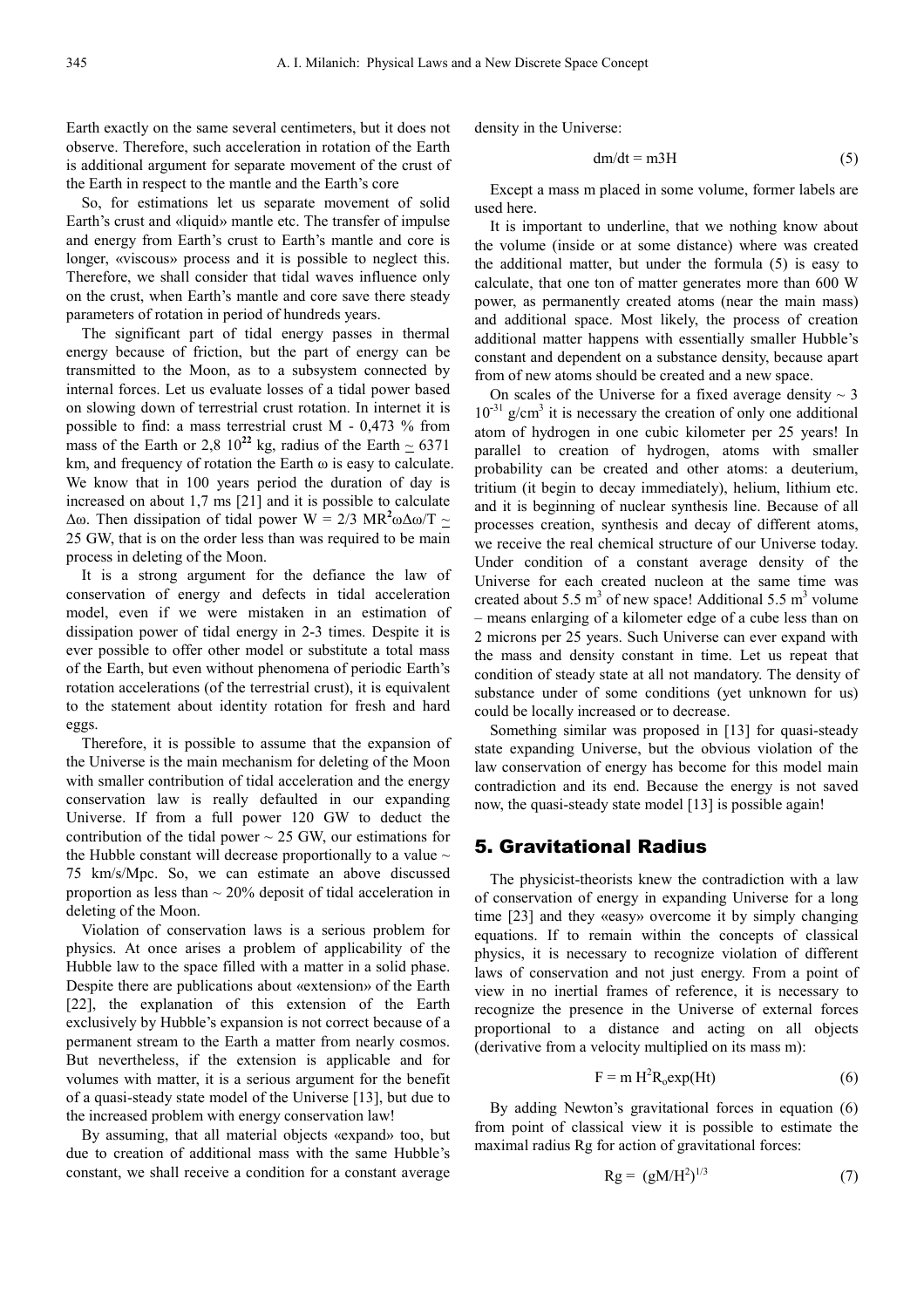where g - gravitational constant, and M - mass of a gravity centre.

The condition (7) corresponds to a twice more density in a comparison with a critical density of Friedmann's model [11], but now for inhomogeneous mass distribution! For distances more than radius Rg it is possible to neglect by the contribution of the gravitation.

By substituting parameters of the Sun for М, we shall receive it a gravitational radius  $Rg \sim 300$  light years. On scales of the Universe, this is not too large distance, but it is a new idea that the radius of gravitational action is final now. At far distances we can neglect by attraction and gravitation has no more «integrate» all objects in the Universe at any distances. Hence 3: *The Universe has broken up* into the separate local areas fastened by gravitation, but mass in one region nothing «know» about masses in other far regions.

By applying the formula (7) for galaxy Milky Way we shall receive, that placed in its centre the black hole with a mass of 4.3 million masses of the Sun [24] restricts a radius of our galaxy by about 50 thousands of light years and it is perfectly coincides with an actual size of our galaxy. It is possible to assume that exactly the same effect restricts sizes and other galaxies too and their further growth. Probably, similar principles are forming spiral arm of galaxies etc.

Therefore, the formula (7) allows effectively «to weigh» gravity centers of different galaxies (proceeding from their sizes). It is only estimation and the actual mass distribution on the galaxy disk can slightly change numerical results, but the general concept saved.

#### 6. Clarification of the Universe Model

Following trouble for physics cause by the fact that for expanding Universe at some distance R**u** the velocity of coast away galaxies at some moment will be equal and after will overcome the speed of light. It is an event horizon and corresponds to:

$$
c = R_u H \tag{8}
$$

Most interesting is a fact that near event horizon the space (ether) also move near the light speed, so there are no relativistic effects here!

If R**u** to measure in light years, than the distance R**<sup>u</sup>** numerically will coincide with Hubble time equal  $T = 1/H$ (because the Hubble constant Н has dimension of inverse time). In addition, the Hubble time by order of magnitude corresponds to the age of our Universe in all cosmological models (except quasi-steady state), but it is no more a time and it is a size in light years now.

Let us name  $R_u$  - as radius of Universe. It is important to underline, that even on an edge of the Universe (at event horizon), the maximum acceleration for our not inertial reference frame is equal cH and it is only  $7*10^{-10}$  m/s<sup>2</sup>. So small acceleration seemed cannot anything change, but this acceleration acts on huge masses and all physics should take into account these new realities.

The exceeding of speed of light is possible, for example, in

inflation cosmological model, but only in the first moment after big bang. The observed by the astronomers exceeding the speed of light by some objects, it is the fact confirmed by many astronomical observations today. The messages about space objects moving with velocities more than the speed of light appear from time to time and even have an explanation [1]. These explanations always reduced to effect of screen (or light echo) and ever consist in that we are so lucky that at appropriate place some screen of special shape creates illusion of superlight movement after a flash. In all similar cases, it is not accepted to prove existence of such screens.

So, the phenomenon of V838 Monocerotis enclosed by red fog known. The star places from us at a distance 20 thousand light years. In January 2002 a powerful flash was fixed and a dust round a star has become to extend rapidly [25]. In 2004 by a space, telescope Hubble it was measured that over 2 years the radius of a fog was increased to 5 light years

Not to do «harm» to relativistic physics this effect of superlight velocity was explained by certain screen created by dust and it was illuminated by flash from a blast on ray's path from a star to the Earth. By the way, this screen should have the parabolic form and to be so successful located and oriented, that we see the spherical extension of a cloud! Next questions arise: Why screens of such inconceivable form are located and oriented so successful, that we see about linear velocity corresponding to the first Newton law. What is a probability of casual formation such a screen? What is the evidence for this screen existence? There is no answer…

The phenomenon of V838 Mon. more logically and simply explained by the theory of Universe quasi-steady state with creation of matter [13]. This theory has predicted local big bangs in different points at different moments of time. Hence, it is batter to apply the Hoyle etc. theory [13] than the theory of screens (light echo). In addition, it will be necessary to agree with a fact of *l*ocal character of the Universe expansion and distinction of Hubble's constants in different points of Universe at different time, as the possibility of superlight velocities for extension of spaces in «blasts».

As defects of Hoyle's theory it is possible to indicate extremely detail description for creation of matter caused of Planck partiсle decay (such partiсle and its decay experimentally never observed), and other excessive detailing. Now the concept of the quasi-steady state of Universe deserves attention, because there is no the conservation of energy law and the main argument against the Hoyle theory has disappeared.

Therefore, it is necessary to assume that not only the quantums of space, but also the matter permanently created in the Universe. As a result new gas clouds will be created; flashing new stars etc. and all these processes were repeated again and again.

## 7. New Point of View on the Cosmic Microwave Background

What happens on distances more radius of the Universe?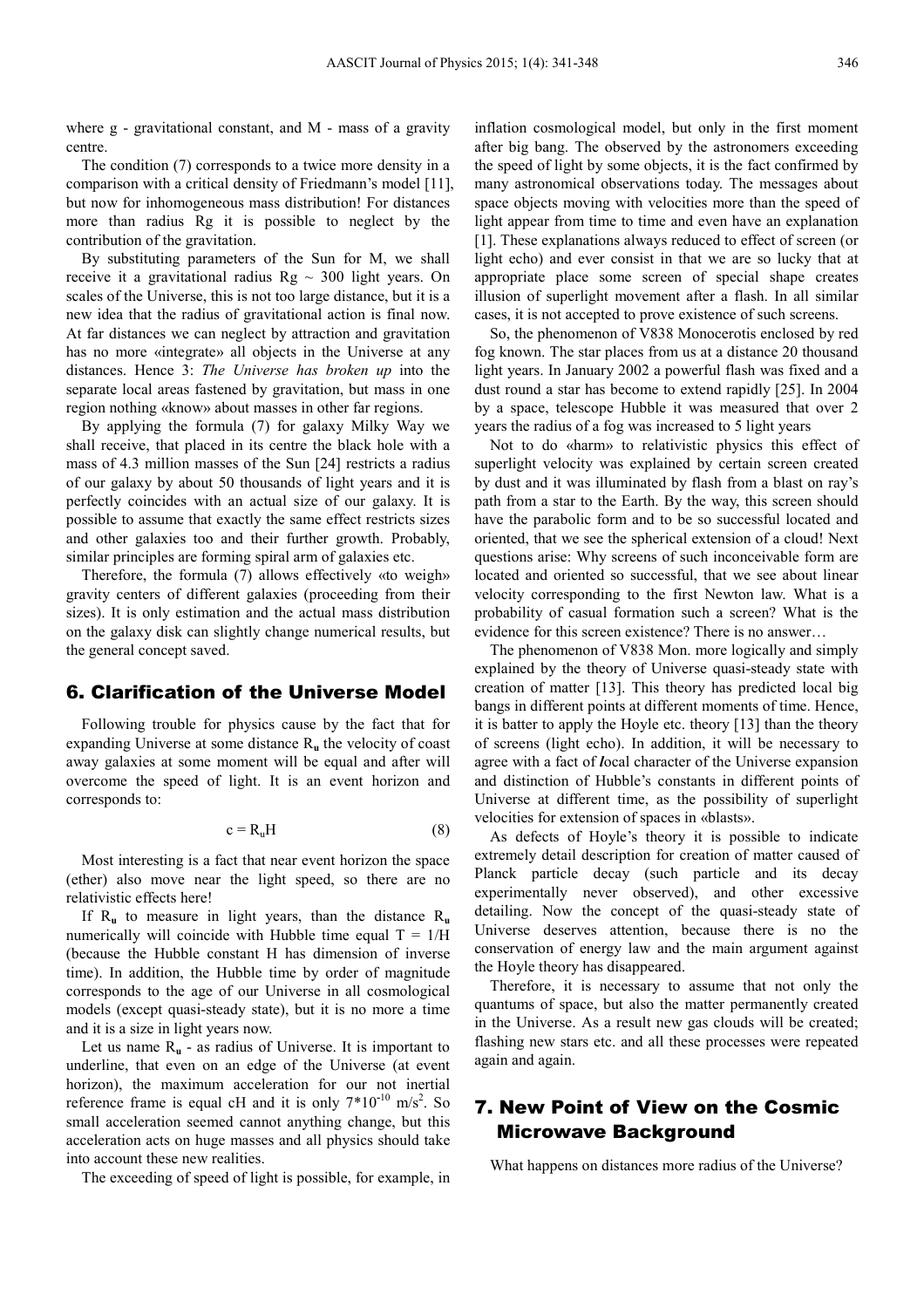On a distance  $R_{\text{u}}$  where the event horizon was formed, all stars and galaxies disappear for us because the photon cannot come to us. Thus, the cosmological picture of the world radically changes. The stars and galaxies constantly and exponentially run from us with an increasing velocity. As soon as their velocity exceeds the speed of light, they overcome event horizon and we cannot see them more. Hence 4: It means that *event horizon is local* too, and from another places you can see invisible for us stars and galaxies.

According to modern concept the Hubble's constant does not depend on a direction and the size (age) of the Universe is about identical in any directions. As a result, we always are placed near to «centre» of the expanding Universe (we are near the centre of an observational frame of reference) and that corresponds to a high degree of homogeneity for cosmic microwave background.

In proposed here quasi-steady state Universe model the cosmic microwave background corresponds to transition of stars and galaxies through event horizon and converting radiation in a microwave range due to Doppler shift near to speed of light. As well know, a characteristic velocity of galaxies in an observational frame of reference is by order ~100 km/s and average temperature of star is about  $10^{4}$  °K degrees. Therefore, it is possible based on Doppler formula to estimate a microwave background temperature for stars overcoming the event horizon. It is  $\sim 3^{\circ}$  K and it well coincides to temperature of cosmic microwave background  $2,7^{\circ}$  K.

In any way, the given supposition requires experimental checking and it can be checked up. It is known, that about 10% of galaxies moves in direction to us with a velocities exceeding an effect of expansion of the Universe and we see not a red but violet shift. If in a cosmic microwave background will appear new object (galaxy or rest of super nova «jump» to us over the event horizon) or the former objects will disappear, it possible to consider as evidence for proposed model. Hence 5: There *should be a local modification of a microwave noise when a local point with higher* (it is impossible in the Big Bang theory) *or lower temperature changes* with a temporary scale tens years or century. The usual modification of a cosmic microwave background map will happen in large times 100 thousand - 1 million years (it is an average size of galaxy in light years and also is a characteristic time for overcoming event horizon).

Other, faster anomalies of a cosmic microwave background in an acoustic range investigated today. In any case, the study of anomalies in cosmic microwave background comes on a new level [26] now and the new surprises are waiting us.

It is possible to compare maps of cosmic microwave background simultaneously and from two different points were placed on significant distances (map should be slightly differ), but it is even more complicated for realization experiment in next few centuries.

#### 8. Discussion and Conclusion

Let us summarize. The new model of discrete Universe is proposed and some tentative estimation were executed. So, for the first time was estimated length of space quantum. The critical points of view on existing models of the Universe, on dark matter and concept of tidal acceleration of the Moon was represented. We do not need the Big Bang theory more and can propose alternative model of descrete Universe for explanation all facts. In any cases in expanding Universe: physical laws and gravitational forces are local, expanding cause violation of conservation laws, new concept of discrete space with creation of matter and space can explain cosmic microwave background etc. Probably, it is necessity adjustment of some base principal in modern physics and not basic like a dark matter. And in any cases main statements of a special theory of relativity (STR) need correction. To confirm or to refute the concept of discrete spaces some astrophysical experiments are proposed.

Certainly, the new precise experiments and new astronomical observations are required. Fortunately, humankind has rather high-power of tools today for this purpose and already huge number of inconvenient questions was stored. Therefore, it is time for physicists to search the answers. I hope that unbiased analysis of astrophysical data will give us new conclusions and occasion to muse about the justice of existing cosmological models and area of applicability of the base physical concepts and laws.

I do not assert that all in this article is an absolute true, but I call to search the experimantal answers. I am sure, that extremely mathematical approach threatens to physics with it transition in a category of scientific fiction.

#### Acknowledgments

I would like to express many thanks to scientists of A. Prokhorov General Physics Institute of Russian Academy and MIPT and first of all to V.G. Mikhalevich, D. Yu. Tsipenyuk, A.V. Maksimychev, V.G. Zhotikov and other scientists for useful discussions and support.

#### References

- [1] S.G. Rubin *The system of our Universe* (Fryazino.: Vek 2, 2006).
- [2] S. Razzaqu, C.D. Dermer, J.D. Finke *Delayed GeV Emission from Ultra-High Energy Cosmic Ray Acceleration and Radiation in GRB 080916C* in: Proceeding of the 31st ICRC, (ŁODZ, 2009) p. 1-4.
- [3] D.V. Sivulhin *Optics v.4* (Moscow: Fizmatlit, 2005) p. 550
- [4] A.I. Milanich *Quantum of Space* in: Proceeding of the 56st Scientific conference, section general and applied physics, (Moscow – Dolgoprudny - Zhukovsky, 2013) p. 115
- [5] Yu. L. Ratis *Dispersion and Absorption of Electromagnetic Waves in Physical Vacuum* Computer's Optics: т. 31, №3, 93- 104 (2007).